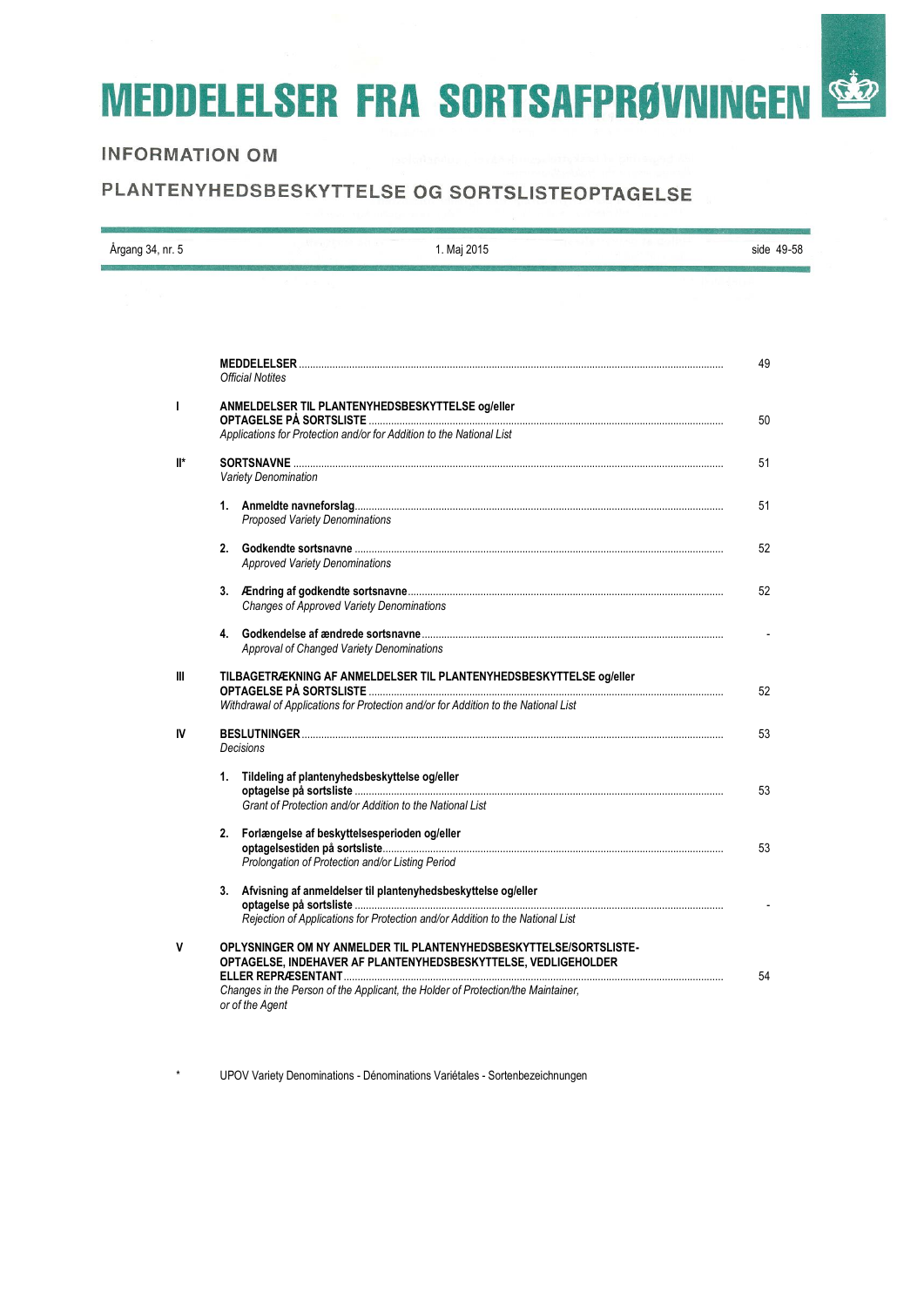| VI                                          |    | OPHØR AF PLANTENYHEDSBESKYTTELSE og/eller<br>SLETTELSE AF SORTER PÅ SORTSLISTE.<br>Termination of Protection and/or Deletion from the National List                                | 55 |
|---------------------------------------------|----|------------------------------------------------------------------------------------------------------------------------------------------------------------------------------------|----|
|                                             | 1. | By Request of the Holder/Maintainer                                                                                                                                                |    |
|                                             | 2. | Forfeiture of Protection and/or Annulment of Approval to the National List                                                                                                         |    |
|                                             | 3. | Expiry of Period of Protection and/or Approved Listing Period                                                                                                                      | 55 |
|                                             |    | OVERSIGT OVER ANMELDELSESTIDSPUNKTER. INDSENDELSE AF PLANTEMATERIALE<br>Survey of Closing Dates for Application and Submission of Plant Material for Trial and Price and fees 2015 | 49 |
| <b>ADRESSELISTE</b><br>Address List         |    |                                                                                                                                                                                    | 56 |
| <b>OVERSÆTTELSER</b><br><b>Translations</b> |    |                                                                                                                                                                                    | 57 |

#### **Dette nummer indeholder oplysninger for perioden 1.april 2015 til 30. april 2015 inkl. Oplysninger uden for denne periode kan dog forekomme.**

*This edition holds information of the period 1.April 2015 to 30. April 2015 incl. Information outside this period may occur.*

#### **Forklaring til forkortelser** */ Explanation of Abbreviations*

- P Anmeldelse til plantenyhedsbeskyttelse Application for Plant Breeders' Rights
- S Anmeldelse til sortslisteoptagelse Application for addition to the National List
- SP Anmeldelse til både plantenyhedsbeskyttelse og sortslisteoptagelse Application for both Plant Breeders' Rights and National List
- B Anmeldelse til B-liste afprøvning (Grønsager) Application for B-list testing (Vegetables)
- AA Tilbagetrækning af anmeldelse til plantenyhedsbeskyttelse eller sortslisteoptagelse Withdrawal of application for Plant Breeders' Rights or addition to the National List
- AR Afmeldelse fra nyhedsregistrering Surrender of Plant Breeders' Rights
- AS Afmeldelse fra sortslisten Deletion from the National List on request of the maintainer
- AV Afvisning af anmeldelse til plantenyhedsbeskyttelse eller sortslisteoptagelse Rejection of application for Plant Breeders' Rights or addition to the National List
- AVR Afvisning fra nyhedsregistrering Rejection from Plant Breeders' Rights
- AVS Afvisning fra sortslisten Annulment of National Listing
- FR Forlængelse af nyhedsregistrering Prolongation of Plant Breeders' Rights
- FS Forlænget godkendelse af sortslisteoptagelse Prolongation of National Listing
- OS Optagelse på sortsliste Addition to the National List
- RG Plantenyhedsregistreret Grant of Plant Breeders' Rights
- UR Udløb af beskyttelsesperioden Expiry of Plant Breeders Rights
- US Udløb af sortslisteoptagelse Expiry of National Listing

En dato i parentes uden forkortelse i de respektive kolonner angiver en tidligere meddelt dato. A date in brackets in the columns without letters indicates an earlier date.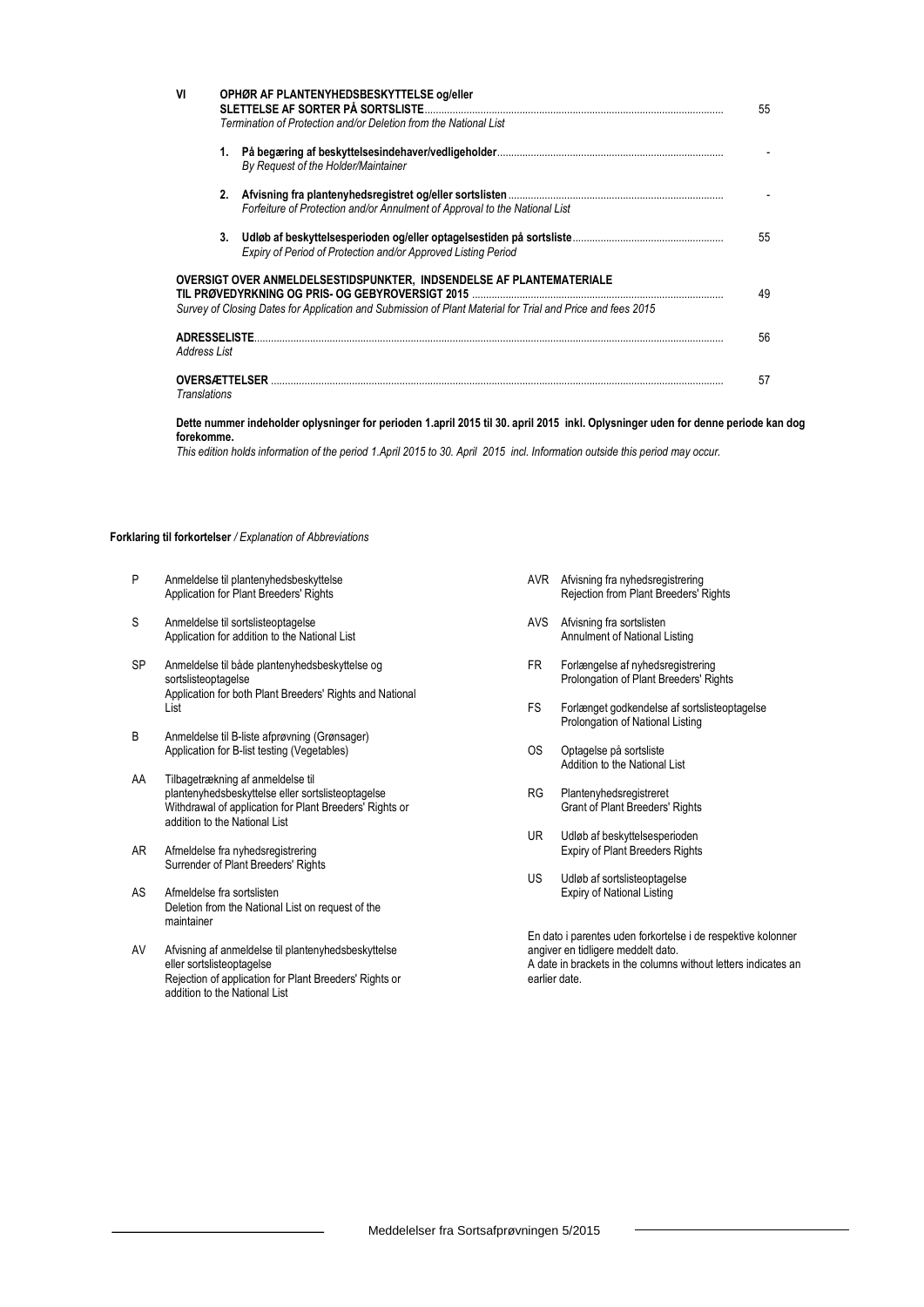#### **MEDDELELSER**

På nedenstående link finder du priser på SES- og Værdiafprøvning:

<http://naturerhverv.dk/virksomheder/froe-og-korn/priser/>

På nedenstående link finder du oversigt over anmeldelsestidspunkter og indsendelse af plantemateriale til prøvedyrkning:

[http://naturerhverv.dk/virksomheder/froe-og](http://naturerhverv.dk/virksomheder/froe-og-korn/certificering/sortsafproevning/anmeldelsesskemaer/#c10026)[korn/certificering/sortsafproevning/anmeldelsesskemaer/#c10026](http://naturerhverv.dk/virksomheder/froe-og-korn/certificering/sortsafproevning/anmeldelsesskemaer/#c10026) **OFFICIAL NOTICES**

At the link below you'll find prices for DUS- and VUC-testing:

<http://naturerhverv.dk/virksomheder/froe-og-korn/priser/>

At the link below you'll find survey of Closing Dates for Application and Submission of Plant Material for Trial:

[http://naturerhverv.dk/virksomheder/froe-og](http://naturerhverv.dk/virksomheder/froe-og-korn/certificering/sortsafproevning/anmeldelsesskemaer/%23c10026)[korn/certificering/sortsafproevning/anmeldelsesskemaer/#c10026](http://naturerhverv.dk/virksomheder/froe-og-korn/certificering/sortsafproevning/anmeldelsesskemaer/%23c10026)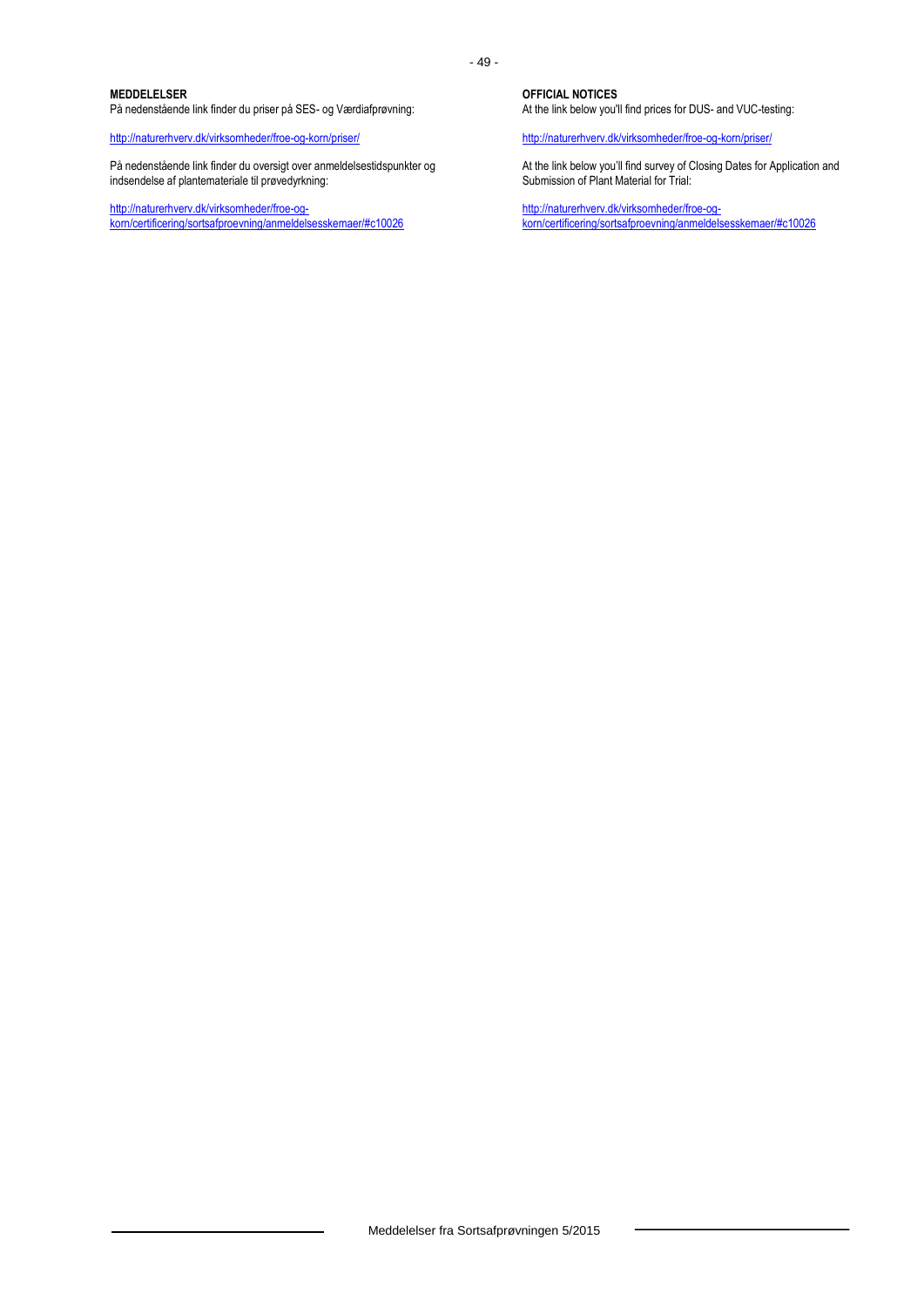#### **I ANMELDELSER TIL PLANTENYHEDSBESKYTTELSE og/eller OPTAGELSE PÅ SORTSLISTE** *Applications for Protection and/or for Addition to the National List*

Enhver, der måtte have indvendinger mod, at der meddeles plantenyhedsbeskyttelse til anmeldte sorter, bedes rette skriftlig henvendelse til NaturErhvervstyrelsen, Plantenyhedsnævnet, Teglværksvej 10, 4230 Skælskør, senest 4 uger efter offentliggørelse af denne publikation. *Anyone who may have objections to the granting of Plant Breeders Rights to applied varieties, please write to the Danish AgriFish Agency, Plant Novelty Board, Teglværksvej 10, 4230 Skælskør, within 4 weeks after publication of this edition.*

| Sortskode<br>Varietycode                          | $\mu$ rain revent Doard, regives novel to, $\pi$ to onesiste), which $\pi$ weeks and pablicator of this calibration.<br>E:Anmelder til Plantenyhedsbeskyttelse<br>Applicant - PBR<br>V:Anmelder til Sortslisteoptagelse<br>Applicant - NL<br>R:Repræsentant/Agent | Anmeldt under<br>navn/betegnelse<br>Applied with proposed deno-<br>mination/breeders' reference | Dato for anmeldelse mht.<br>-Plantenyheds-<br>-Optagelse på<br>Sortsliste<br>beskyttelse<br>Date of application as regards to<br>PBR<br>NL |
|---------------------------------------------------|-------------------------------------------------------------------------------------------------------------------------------------------------------------------------------------------------------------------------------------------------------------------|-------------------------------------------------------------------------------------------------|--------------------------------------------------------------------------------------------------------------------------------------------|
|                                                   | LANDBRUGSPLANTER - Agricultural Species                                                                                                                                                                                                                           |                                                                                                 |                                                                                                                                            |
| Havre - population                                | HAVRE - Avena sativa L.<br>30571 S V:Agrologica/R:Agrologica                                                                                                                                                                                                      | Vinterhavre-Popkorn nr 1                                                                        | 17/04/15                                                                                                                                   |
| Plæne<br>30575 S                                  | RØD SVINGEL - Festuca rubra L.<br>22827 S V:Barenbrug                                                                                                                                                                                                             | Bardiva/BAR FRC 8215<br>Bodega/FRCP 118                                                         | 30/04/15<br>30/04/15                                                                                                                       |
| Solsikker                                         | SOLSIKKER - Helianthus annuus L.                                                                                                                                                                                                                                  |                                                                                                 |                                                                                                                                            |
| 30565 S<br>30566 S R:BASF-DK<br>30567 S R:BASF-DK | R:BASF-DK                                                                                                                                                                                                                                                         | HY 30408<br>Cobalt II/X6822<br>8N270CLDM                                                        | 17/04/15<br>17/04/15<br>17/04/15                                                                                                           |
| Vårbyg - population                               | BYG - Hordeum vulgare L.<br>30569 S V:Agrologica/R:Agrologica                                                                                                                                                                                                     | Vårbyg-Popkorn nr 1                                                                             | 17/04/15                                                                                                                                   |
|                                                   | 30572 S V:Agrologica/R:Agrologica                                                                                                                                                                                                                                 | Nøgen Vårbyg-Popkorn nr 1                                                                       | 17/04/15                                                                                                                                   |
| Plæne                                             | ALMINDELIG RAJGRÆS - Lolium perenne L.                                                                                                                                                                                                                            |                                                                                                 |                                                                                                                                            |
|                                                   | 22828 S V:Barenbrug<br>22830 S V:Barenbrug<br>29684 S V:DLF-Trifolium                                                                                                                                                                                             | Bareuro/Bar er 9340<br>Bargold/BAR ER 7825<br>LMG LFD-62694                                     | 30/04/15<br>30/04/15<br>20/01/14                                                                                                           |
| Plæne                                             | ENGRAPGRÆS - Poa pratensis L.                                                                                                                                                                                                                                     |                                                                                                 |                                                                                                                                            |
|                                                   | 27000 S V:Barenbrug                                                                                                                                                                                                                                               | Baronial/BAR VB 0933                                                                            | 30/04/15                                                                                                                                   |
| Vinterhvede - population                          | HVEDE - Triticum aestivum L.<br>30573 S V:Agrologica/R:Agrologica                                                                                                                                                                                                 | Vinterhvede Popkorn nr 1                                                                        | 17/04/15                                                                                                                                   |
| Vårhvede - population                             | HVEDE - Triticum aestivum L.                                                                                                                                                                                                                                      |                                                                                                 |                                                                                                                                            |
|                                                   | 30568 S V:Agrologica/R:Agrologica<br>30570 S V:Agrologica/R:Agrologica                                                                                                                                                                                            | Vårhvede-Popkorn nr 1<br>Purpur Vårhvede-Popkorn nr 1                                           | 17/04/15<br>17/04/15                                                                                                                       |
|                                                   | HVEDE - Triticum aestivum L.<br>Ølandshvede – bevaringssort                                                                                                                                                                                                       |                                                                                                 |                                                                                                                                            |
|                                                   | 30494 S V:Per Grupe/R:Per Grupe                                                                                                                                                                                                                                   | Ølandshvede selektion Mørdrupgård                                                               | 23/0215                                                                                                                                    |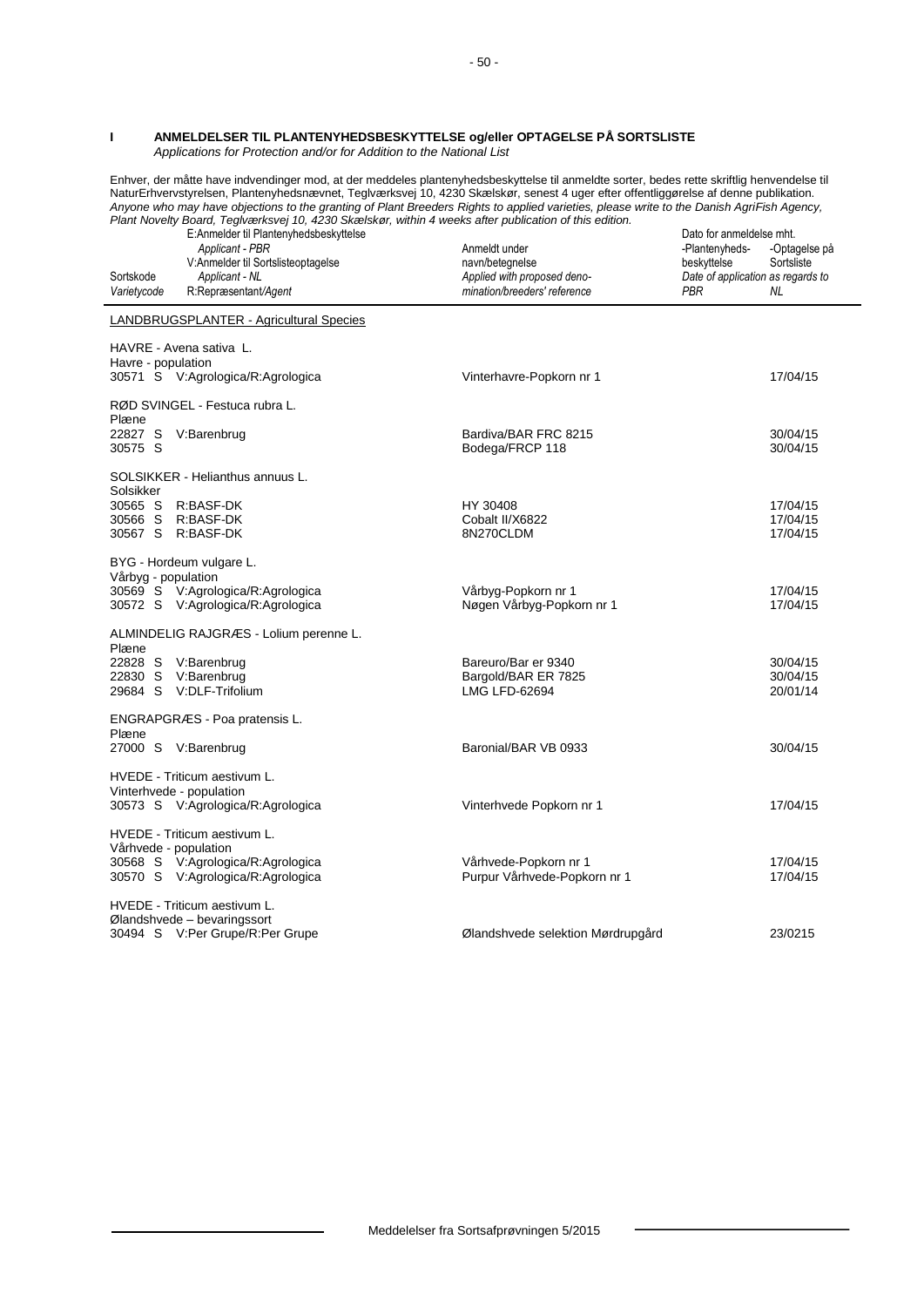# **II SORTSNAVNE – Variety Denominations**

### **1. Anmeldte navneforslag** – *Proposed Variety Denominations*

| Sortskode<br>Varietycode                                       | E: Anmelder til Plantenyhedsbeskyttelse<br>Applicant - PBR<br>V:Anmelder til Sortslisteoptagelse<br>Application - NL<br>R:Repræsentant/Agent                                    | Anmeldt under<br>navn/betegnelse<br>Applied with proposed deno-<br>mination/breeders' reference | Navne-<br>forslag<br>Proposed de-<br>nomination                      | Navnetype<br>F: fantasi navn, C: code<br>Type of denomination<br>F: Fantasy name, C: Code | Dato for modt.<br>af navneforslag<br>Date of reception of<br>proposed denomination |
|----------------------------------------------------------------|---------------------------------------------------------------------------------------------------------------------------------------------------------------------------------|-------------------------------------------------------------------------------------------------|----------------------------------------------------------------------|-------------------------------------------------------------------------------------------|------------------------------------------------------------------------------------|
|                                                                | LANDBRUGSPLANTER - Agricultural Species                                                                                                                                         |                                                                                                 |                                                                      |                                                                                           |                                                                                    |
| Vinterform                                                     | RAPS - Brassica napus var napus                                                                                                                                                 |                                                                                                 |                                                                      |                                                                                           |                                                                                    |
| 29214 S<br>29215 S<br>29216 S<br>29257 S<br>29266 S<br>29955 S | V:Pioneer DE/R:Pioneer DE<br>V:Pioneer DE/R:Pioneer DE<br>V:Pioneer DE/R:Pioneer DE<br>V:LG Europe/R:Limagrain DK<br>V:Syngenta DE/R:Syngenta DK<br>V:Syngenta DE/R:Syngenta DK | X13W022C<br>X12W560C<br>X12W554C<br>LE 12/237<br><b>RNX3322</b><br><b>RNX3326</b>               | PT265<br>PT257<br>PT256<br>Alabama<br><b>SY Fireball</b><br>SY Matas | С<br>C<br>C<br>F<br>F<br>F                                                                | 01/04/15<br>01/04/15<br>01/04/15<br>17/04/15<br>29/04/15<br>29/04/15               |
| Plæne                                                          | RØD SVINGEL - Festuca rubra L.                                                                                                                                                  |                                                                                                 |                                                                      |                                                                                           |                                                                                    |
| 22827 S<br>30575 S                                             | V:Barenbrug<br>V:Barenbrug                                                                                                                                                      | <b>BAR FRC 8215</b><br><b>FRCP 118</b>                                                          | Bardiva<br>Bodega                                                    | F<br>F                                                                                    | 30/04/15<br>30/04/15                                                               |
| Vårform                                                        | BYG - Hordeum vulgare L.                                                                                                                                                        |                                                                                                 |                                                                      |                                                                                           |                                                                                    |
| 29530 S<br>29670 S<br>29674 S<br>29678 S                       | V:KWS LOCHOW/R:KWS Scandi KWS 13/207<br>V:Sejet/R:Sejet<br>V:Sejet/R:Sejet<br>V:Sejet/R:Sejet                                                                                   | SJ 148015<br>SJ 148124<br>SJ 148145                                                             | <b>KWS Fantex</b><br>Chapter<br>Flair<br>Tjalfe                      | F<br>F<br>F<br>F                                                                          | 13/04/15<br>16/04/15<br>16/04/15<br>17/04/15                                       |
| Plæne                                                          | ALMINDELIG RAJGRÆS - Lolium perenne L.                                                                                                                                          |                                                                                                 |                                                                      |                                                                                           |                                                                                    |
| 22828 S<br>22830 S                                             | V:Barenbrug<br>V:Barenbrug                                                                                                                                                      | <b>Bar er 9340</b><br><b>BAR ER 7825</b>                                                        | Bareuro<br>Bargold                                                   | F<br>F                                                                                    | 30/04/15<br>30/04/15                                                               |
| 27000 S                                                        | ENGRAPGRÆS - Poa pratensis L.<br>V:Barenbrug                                                                                                                                    | <b>BAR VB 0933</b>                                                                              | Baronial                                                             | F                                                                                         | 30/04/15                                                                           |
| Vinterform                                                     | HVEDE - Triticum aestivum L.                                                                                                                                                    |                                                                                                 |                                                                      |                                                                                           |                                                                                    |
| 28641 S<br>29420 S<br>29426 S                                  | V:Sejet/R:Sejet<br>V:KWS LOCHOW/R:KWS Scandi KW 3138-3-10<br>V:KWS GB/R:KWS Scandi                                                                                              | Si 9734005<br><b>KWS W266</b>                                                                   | Dante<br><b>KWS Lasse</b><br>Andover                                 | F<br>F<br>F                                                                               | 07/04/15<br>23/04/15<br>21/04/15                                                   |

 $\blacksquare$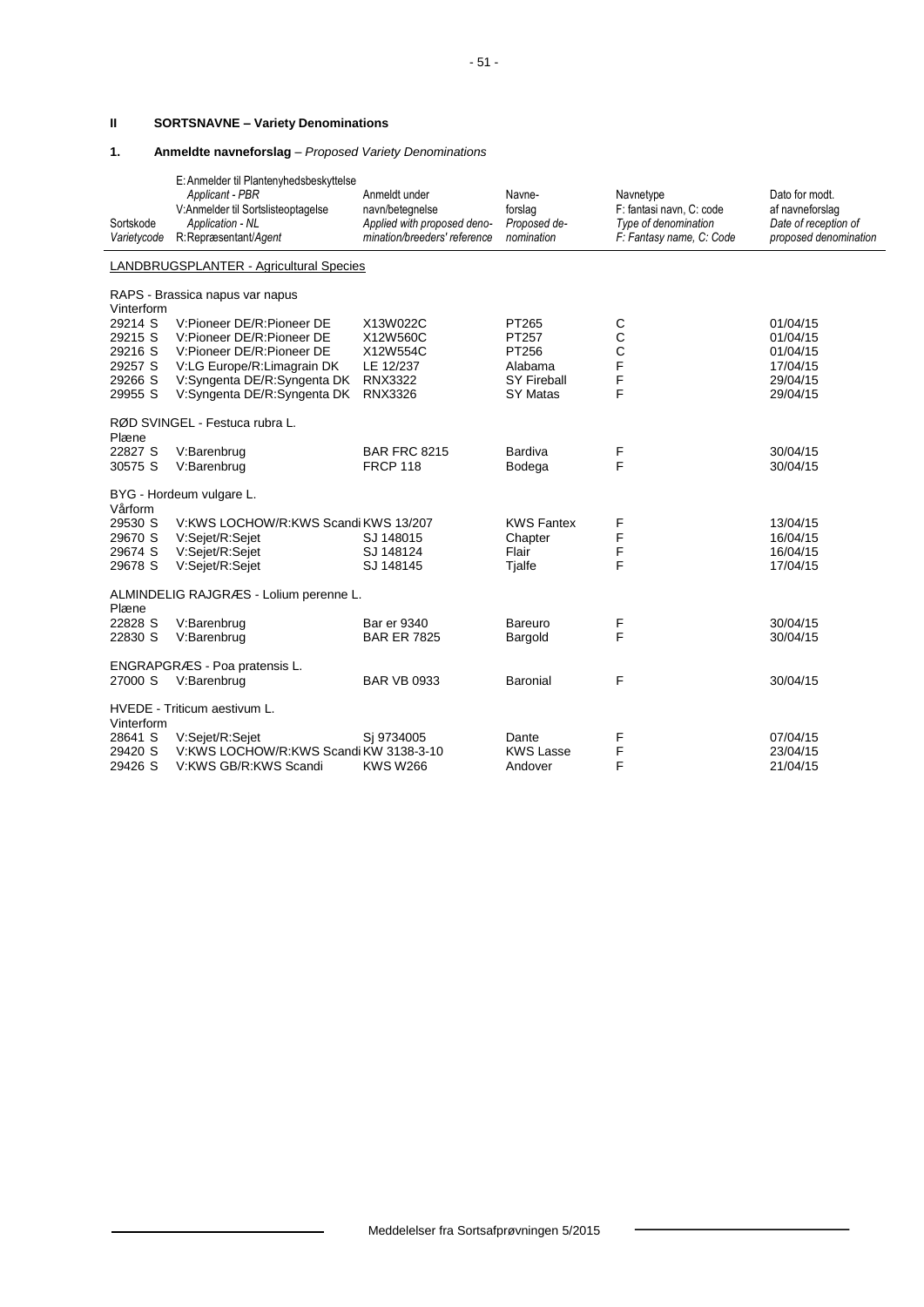#### **2. Godkendte sortsnavne** – *Approved Variety Denominations*

| Sortskode<br>Varietycode                       | E: Anmelder til Plantenyhedsbeskyttelse<br>Applicant - PBR<br>V:Anmelder til Sortslisteoptagelse<br>Applicant - NL<br>R:Repræsentant/Agent | Anmeldt under<br>navn/betegnelse<br>Applied with proposed deno-<br>mination/breeders' reference | Navne-<br>forslag<br>Proposed de-<br>nomination | Navnetype<br>F: fantasi navn, C: code<br>Type of denomination<br>F: Fantasy name, C: Code | Dato for godkendelse<br>af navneforslag<br>Date of approval of<br>proposed denomination |
|------------------------------------------------|--------------------------------------------------------------------------------------------------------------------------------------------|-------------------------------------------------------------------------------------------------|-------------------------------------------------|-------------------------------------------------------------------------------------------|-----------------------------------------------------------------------------------------|
|                                                | LANDBRUGSPLANTER - Agricultural Species                                                                                                    |                                                                                                 |                                                 |                                                                                           |                                                                                         |
| Vårform                                        | RAPS - Brassica napus var napus                                                                                                            |                                                                                                 |                                                 |                                                                                           |                                                                                         |
| 27581SP                                        | E:Lantmännen/V:Lantmännen/R:Lantmännen                                                                                                     | <b>SW L2840</b>                                                                                 | Mosaik                                          | F                                                                                         | 01/04/15                                                                                |
|                                                | BYG - Hordeum vulgare L.                                                                                                                   |                                                                                                 |                                                 |                                                                                           |                                                                                         |
| Vinterform<br>30087 S                          | V:Sejet/R:Sejet                                                                                                                            | SJ 103445                                                                                       | Zuterne                                         | F                                                                                         | 01/04/15                                                                                |
|                                                | HVEDE - Triticum aestivum L.                                                                                                               |                                                                                                 |                                                 |                                                                                           |                                                                                         |
| Vinterform<br>28647 S                          | V:NS-LANGENSTEIN/R:Sejet                                                                                                                   | Nord 06074/009                                                                                  | Ajax                                            | F                                                                                         | 01/04/15                                                                                |
| TRITICALE - X Triticosecale Wittm, ex A. Camus |                                                                                                                                            |                                                                                                 |                                                 |                                                                                           |                                                                                         |
| Vinterform<br>27323 S                          | V:Breun/R:DLF-Trifolium                                                                                                                    | Br 1390a27                                                                                      | Travoris                                        | F                                                                                         | 27/04/15                                                                                |
| MAJS - Zea mays L.                             |                                                                                                                                            |                                                                                                 |                                                 |                                                                                           |                                                                                         |
| Silage<br>28899 S                              | V:Moreau/R:BreedEx DK                                                                                                                      | <b>SM C0207</b>                                                                                 | Mondolin                                        | F                                                                                         | 01/04/15                                                                                |

#### **3. Ændring af godkendte sortsnavne** – *Changes of Approved Variety Denominations*

| Sortskode<br>Varietycode | E:Anmelder til Plantenyhedsbeskyttelse<br>Applicant - PBR<br>V:Anmelder til Sortslisteoptagelse<br>Applicant - NL<br>R:Repræsentant/Agent | Tidligere navn<br>Previous denomination | Nvt<br>navneforslag<br>New proposed<br>denomination | Navnetype<br>F: Fantasi navn. C: code<br>Type of denomination<br>F: Fantasy name, C: Code | Dato for modt.<br>af navneforslag<br>Date of receipt of<br>proposed denomination |  |  |
|--------------------------|-------------------------------------------------------------------------------------------------------------------------------------------|-----------------------------------------|-----------------------------------------------------|-------------------------------------------------------------------------------------------|----------------------------------------------------------------------------------|--|--|
|                          | <b>LANDBRUGSPLANTER - Agricultural Species</b>                                                                                            |                                         |                                                     |                                                                                           |                                                                                  |  |  |
| Vinterform<br>29942 S    | RAPS - Brassica napus var napus<br>V:DSV/R:DSV DK                                                                                         | Darley                                  | Dualis                                              |                                                                                           | 15/04/15                                                                         |  |  |

#### **III TILBAGETRÆKNING AF ANMELDELSER TIL PLANTENYHEDSBESKYTTELSE og/eller OPTAGELSE PÅ SORTSLISTE** *Withdrawal of Applications for Protection and/or for Addition to the National List*

| E: Anmelder til Plantenyhedsbeskyttelse<br>Dato for tilbagetrækning mht.<br>Anmeldt under<br>-Optagelse på<br>Applicant - PBR<br>navn/betegnelse<br>-Plantenyheds-<br>Sortsliste<br>V:Anmelder til Sortslisteoptagelse<br>Applied with proposed<br>beskyttelse<br>Date of withdrawal as regards to<br>Sortskode/<br>denomination/<br>Applicant - NL<br>Varietvcode<br>R:Repræsentant/Agent<br>breeders reference<br>PBR<br>NL |  |
|-------------------------------------------------------------------------------------------------------------------------------------------------------------------------------------------------------------------------------------------------------------------------------------------------------------------------------------------------------------------------------------------------------------------------------|--|
|-------------------------------------------------------------------------------------------------------------------------------------------------------------------------------------------------------------------------------------------------------------------------------------------------------------------------------------------------------------------------------------------------------------------------------|--|

LANDBRUGSPLANTER - Agricultural Species

KARTOFFEL - Solanum tuberosum L. Spise 30294 S V:Vandel/R:Vandel GOF-8 28/04/15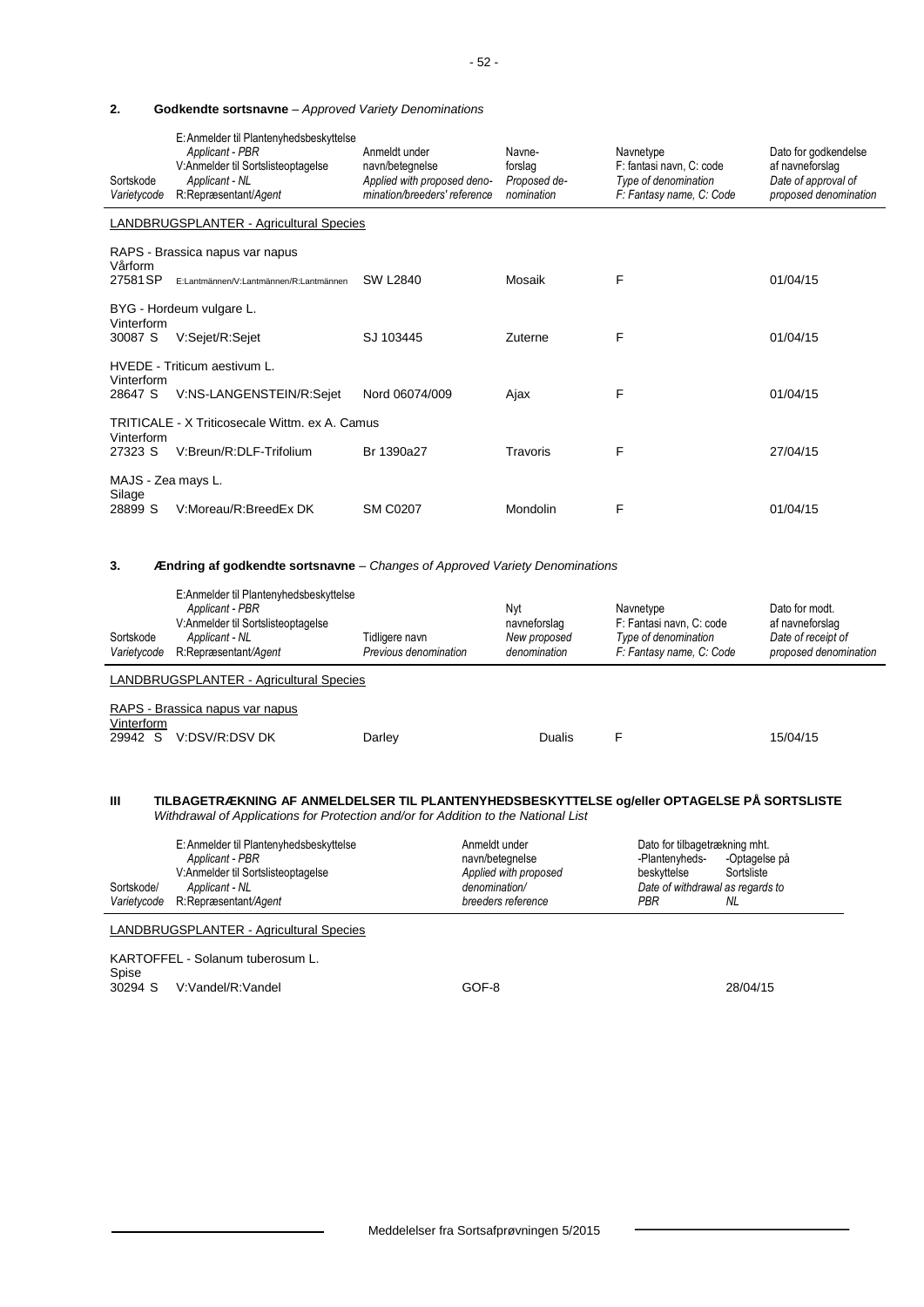## **IV BESLUTNINGER - Decisions**

#### **1. Tildeling af plantenyhedsbeskyttelse og/eller optagelse på sortsliste** *Grant of Protection an/or Addition to the National List*

| Sortskode/                   | E:Indehaver af Plantenyhedsbeskyttelse/<br><b>Titleholder of PBR</b><br>V:Vedligeholder/Maintainer                             | Navn                 | Dato for<br>plantenyheds-<br>beskyttelse<br>Date of   | Dato for<br>optagelse på<br>Sortsliste<br>Date of |
|------------------------------|--------------------------------------------------------------------------------------------------------------------------------|----------------------|-------------------------------------------------------|---------------------------------------------------|
| Varietycode                  | R:Repræsentant/Agent                                                                                                           | Denomination         | Grant of PBR                                          | <b>National Listing</b>                           |
|                              | LANDBRUGSPLANTER - Agricultural Species                                                                                        |                      |                                                       |                                                   |
| Vårform                      | RAPS - Brassica napus var napus                                                                                                |                      |                                                       |                                                   |
| 27581 SP                     | E:Lantmännen/V:Lantmännen/R:Lantmännen                                                                                         | Mosaik               | 01/04/15                                              |                                                   |
| Vinterform                   | HVEDE - Triticum aestivum L.                                                                                                   |                      |                                                       |                                                   |
| 28647 S                      | V:NS-LANGENSTEIN/R:Sejet                                                                                                       | Ajax                 |                                                       | 01/04/15                                          |
| Vinterform                   | TRITICALE - X Triticosecale Wittm. ex A. Camus                                                                                 |                      |                                                       |                                                   |
| 27323 S                      | V:Breun/R:DLF-Trifolium                                                                                                        | Travoris             |                                                       | 27/04/15                                          |
| MAJS - Zea mays L.<br>Silage |                                                                                                                                |                      |                                                       |                                                   |
| 28899 S                      | V:Moreau/R:BreedEx DK                                                                                                          | Mondolin             |                                                       | 01/04/15                                          |
| 2.                           | Forlængelse af beskyttelsesperioden og/eller optagelsestiden på sortsliste<br>Prolongation of Protection and/or Listing Period |                      | a. Dato for forlængelse                               |                                                   |
|                              | E:Indehaver af Plantenyhedsbeskyttelse                                                                                         |                      | b. Dato for nyt udløb<br>Plantenyheds-<br>beskyttelse | Optagelse på<br>Sortsliste                        |
|                              | <b>Titleholder of the PBR</b>                                                                                                  |                      | a. Date of prolongation                               |                                                   |
| Sortskode<br>Varietycode     | V:Vedligeholder/Maintainer<br>R:Repræsentant/Agent                                                                             | Navn<br>Denomination | b. End date of prologation<br>PBR                     | NL.                                               |
|                              | LANDBRUGSPLANTER - Agricultural Species                                                                                        |                      |                                                       |                                                   |

KARTOFFEL - Solanum tuberosum L. **Stivelse** 13842 P E:Agrico/R:Zacco DK **Kardal** A. 04/04/15/04/15

b. 03/04/2020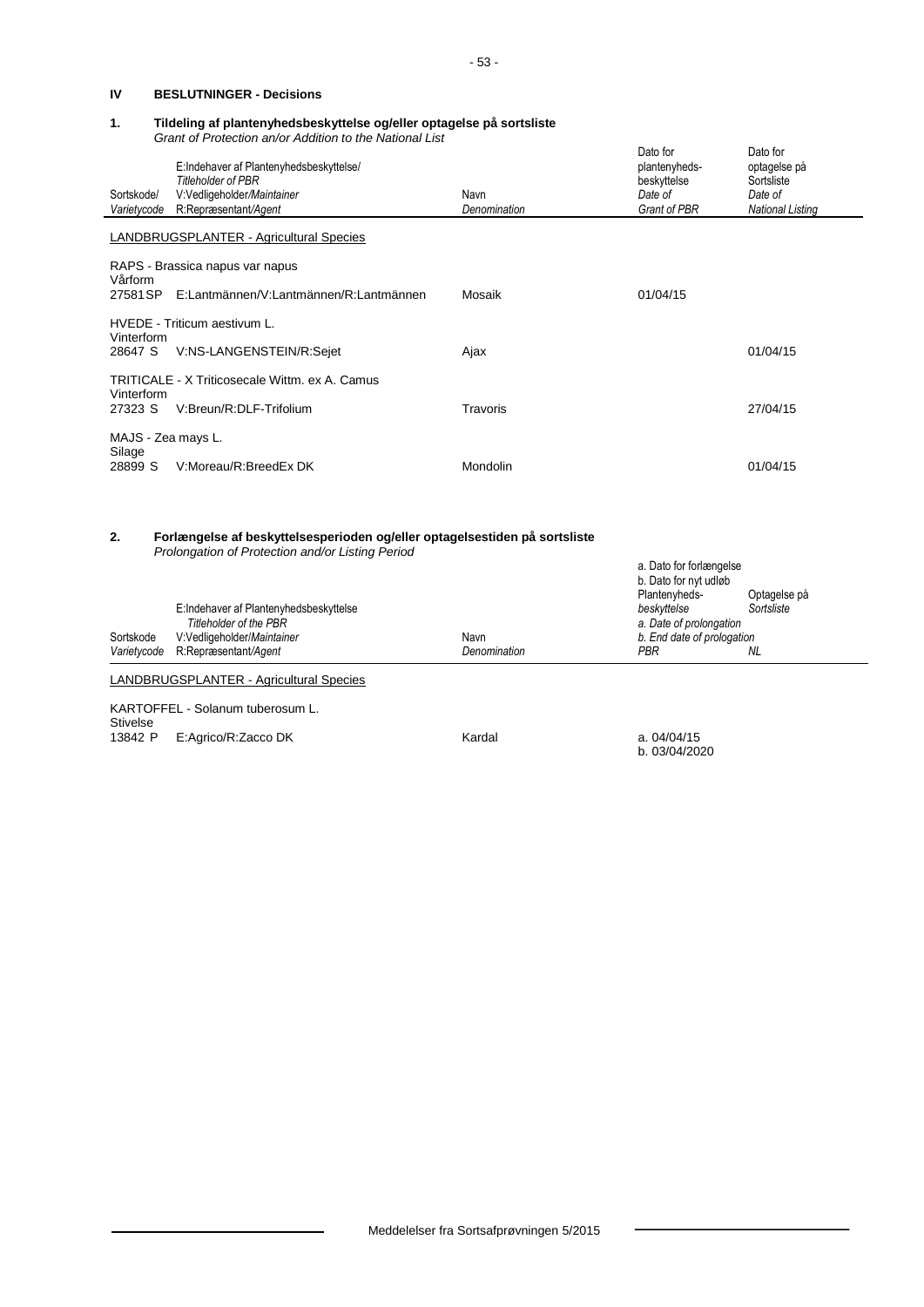#### **V OPLYSNINGER OM NY ANMELDER TIL PLANTENYHEDSBESKYTTELSE/SORTSLISTEOPTAGELSE, INDEHAVER AF PLANTENYHEDSBESKYTTELSE, VEDLIGEHOLDER ELLER REPRÆSENTANT** *Changes in the Person of the Applicant, the Holder of Protection/the Maintainer or of the Agent*

| Sortskode<br>Varietycode                | Navn/forædlerbetegnelse<br>Denomination/Breeders' reference | Dato for<br>ændring<br>Date of<br>change | Tidligere/Previous<br>E: Indehaver af PN/Titleholder of PBR<br>V: Vedligeholder af SL/Maintainer of NL<br>R: Repræsentant/Agent | Ny/New |  |  |  |
|-----------------------------------------|-------------------------------------------------------------|------------------------------------------|---------------------------------------------------------------------------------------------------------------------------------|--------|--|--|--|
| LANDBRUGSPLANTER - Agricultural Species |                                                             |                                          |                                                                                                                                 |        |  |  |  |
|                                         | RØD SVINGEL - Festuca rubra L.                              |                                          |                                                                                                                                 |        |  |  |  |
| Plæne                                   |                                                             |                                          |                                                                                                                                 |        |  |  |  |
| 13981 S                                 | Libano                                                      | 17/04/2015                               | V:EuroGrass DE                                                                                                                  | V:DSV  |  |  |  |
| 19835 S                                 | Raisa/ZFrc 8325                                             | 17/04/2015                               | V:EuroGrass DE                                                                                                                  | V:DSV  |  |  |  |
| 21251 S                                 | Ryder/FRRR 02201                                            | 17/04/2015                               | V:EuroGrass DE                                                                                                                  | V:DSV  |  |  |  |
| 24247 S                                 | Excellence/FRC 02188                                        | 17/04/2015                               | V:EuroGrass DE                                                                                                                  | V:DSV  |  |  |  |
| 24353 S                                 | Charme/FRC 04210                                            | 17/04/2015                               | V:EuroGrass DE                                                                                                                  | V:DSV  |  |  |  |
| 24354 S                                 | Finesto/FRT 04213                                           | 17/04/2015                               | V:EuroGrass DE                                                                                                                  | V:DSV  |  |  |  |
| Foder                                   | ALMINDELIG RAJGRÆS - Lolium perenne L.                      |                                          |                                                                                                                                 |        |  |  |  |
| 19655 SP                                | Licarta/LPF 00162                                           | 17/04/2015                               | E:EuroGrass DE                                                                                                                  | E:DSV  |  |  |  |
| 19807 S                                 | Betty/LPF 98135                                             | 17/04/2015                               | V:EuroGrass DE                                                                                                                  | V:DSV  |  |  |  |
| 19809 S                                 | Ligenius/LPF 98139                                          | 17/04/2015                               | V:EuroGrass DE                                                                                                                  | V:DSV  |  |  |  |
| 21280 S                                 | Foresto/ZLP 99-070                                          | 17/04/2015                               | V:EuroGrass DE                                                                                                                  | V:DSV  |  |  |  |
| Plæne                                   | ALMINDELIG RAJGRÆS - Lolium perenne L.                      |                                          |                                                                                                                                 |        |  |  |  |
| 21252 S                                 | Liromeo/LPR 01184                                           | 17/04/2015                               | V:EuroGrass DE                                                                                                                  | V:DSV  |  |  |  |
| 22811 S                                 | Vesuvius/ZLP 95-270                                         | 17/04/2015                               | V:EuroGrass DE                                                                                                                  | V:DSV  |  |  |  |
| 24351 S                                 | Promotor/LPR 06268                                          | 17/04/2015                               | V:EuroGrass DE                                                                                                                  | V:DSV  |  |  |  |
| 24352 S                                 | Libero/LPR 01185                                            | 17/04/2015                               | V:EuroGrass DE                                                                                                                  | V:DSV  |  |  |  |
| Foder                                   | ENGRAPGRÆS - Poa pratensis L.                               |                                          |                                                                                                                                 |        |  |  |  |
| 15235 S                                 | Limagie/PPR 11-85                                           | 17/04/2015                               | V:EuroGrass DE                                                                                                                  | V:DSV  |  |  |  |
| Plæne                                   | ENGRAPGRÆS - Poa pratensis L.                               |                                          |                                                                                                                                 |        |  |  |  |
| 14808 S                                 | Limousine                                                   | 17/04/2015                               | V:EuroGrass DE                                                                                                                  | V:DSV  |  |  |  |
| 21248 S                                 | Parsifal/ZPp 94-320                                         | 17/04/2015                               | V:EuroGrass DE                                                                                                                  | V:DSV  |  |  |  |
| 21253 S                                 | Limerick/POPR 97564                                         | 17/04/2015                               | V:EuroGrass DE                                                                                                                  | V:DSV  |  |  |  |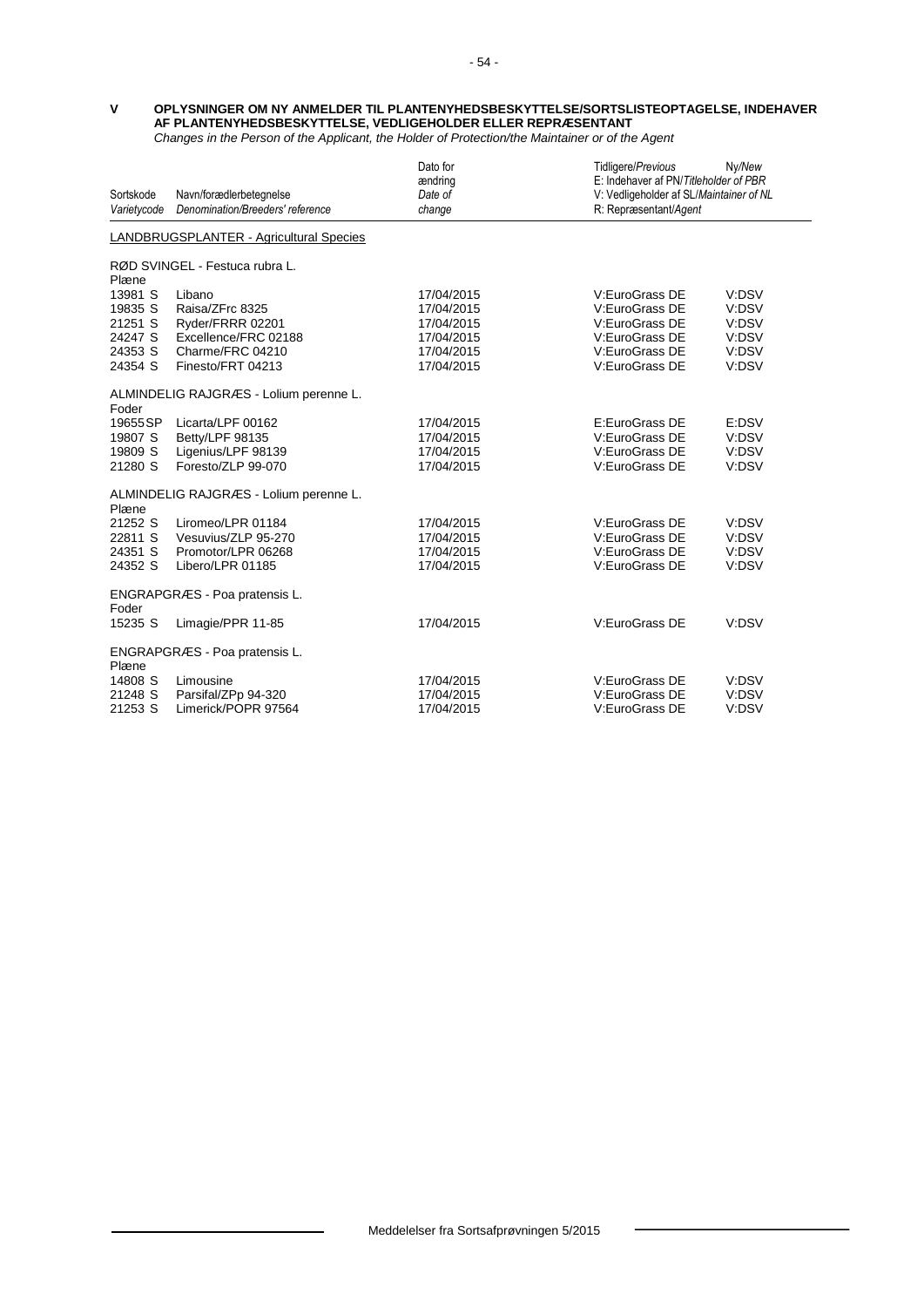#### **VI OPHØR AF PLANTENYHEDSBESKYTTELSE og/eller SLETTELSE AF SORTER PÅ SORTSLISTE** *Termination of Protection and/or Delition from the National List*

Bemærk venligst: Ved ophør af dansk beskyttelse kan sorten fortsat være omfattet af den europæiske plantenyhedsbeskyttelse. (S[e www.cpvo.eu.int.\)](http://www.cpvo.eu.int/) *Please note: On termination of Danish Plant Variety Protection the variety can still be procted according to the European Plant Variety* 

*Rights regulation. (See www.cpvo.eu.int.)*

#### **3. Udløb af beskyttelsesperioden og/eller optagelsestiden på sortsliste**

Expiry of Period of Protection and/or Approved Listing Period

|           |                                                              |              | Dato for udløb mht.               |                            |
|-----------|--------------------------------------------------------------|--------------|-----------------------------------|----------------------------|
|           | E:Indehaver af Plantenyhedsbeskyttelse<br>Titleholder of PBR |              | plantenyheds<br>beskyttelse       | optagelse på<br>Sortsliste |
| Sortskode | V:Vedligeholder/Maintainer                                   | Navn         | Date for expiration as regards to |                            |
|           | Varietycode R:Repræsentant/Agent                             | Denomination | PBR                               | NL.                        |
|           | LANDBRUGSPLANTER - Agricultural Species                      |              |                                   |                            |
|           | KARTOFFEL - Solanum tuberosum L.                             |              |                                   |                            |

Stivelse<br>13840 P E:Agrico/R:Zacco DK Karnico 63/04/15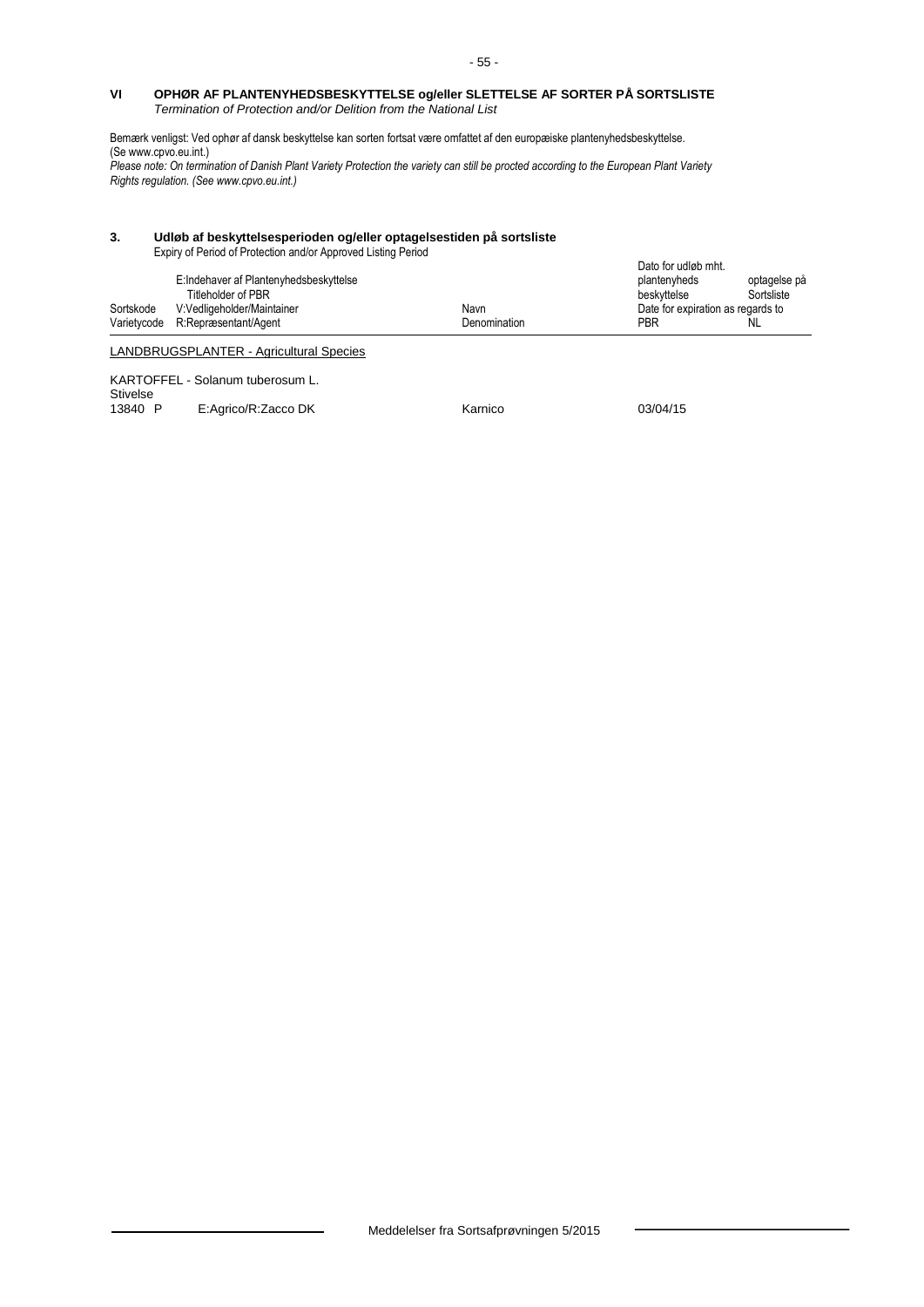| $-56-$                      |                                                                                                             |                             |                                                                                                                       |  |
|-----------------------------|-------------------------------------------------------------------------------------------------------------|-----------------------------|-----------------------------------------------------------------------------------------------------------------------|--|
| Forkortelse<br>Abbreviation | Navn og adresse<br>Name and address                                                                         | Forkortelse<br>Abbreviation | Navn og adresse<br>Name and address                                                                                   |  |
|                             |                                                                                                             |                             |                                                                                                                       |  |
| Agrico                      | Coop. Agrico<br>P.O. Box 70<br>NL-8300 AB Emmeloord                                                         | <b>KWS LOCHOW</b>           | KWS LOCHOW GmbH<br>Ferdinand-von Lochow- Strasse 5<br>DE-29303 Bergen                                                 |  |
| Agrologica                  | Agrologica<br>v/Anders Borgen<br>Houvej 55<br>DK-9550 Mariager                                              | <b>KWS Scandi</b>           | KWS Scandinavia A/S<br>Lysholt Allé 10<br>DK-7100 Vejle                                                               |  |
| Barenbrug                   | Barenbrug Holland BV<br>Stationstraat 40                                                                    | Lantmännen                  | Lantmännen ek för<br>SE-268 81 Svalöv                                                                                 |  |
| BASF-DK                     | NL-6515 AB Nijmegen<br><b>BASF A/S</b><br>Crop Protection                                                   | LG Europe                   | Limagrain Europe<br>Biopôle Clermont-Limagne<br>rue Henri Mondor<br>FR-63360 Saint-Beauzire                           |  |
|                             | Ved Stadsgraven 15<br>Postboks 4042<br>DK-2300 København S                                                  | Limagrain DK                | Limagrain A/S<br>Erhvervsbyvej 13<br>DK-8700 Horsens                                                                  |  |
| BreedEx DK                  | <b>BreedEX</b><br>Assendløsevejen 48<br>DK-4130 Viby Sj.                                                    | Moreau                      | Freiherr von Moreau Saatzucht GmbH<br>Bruderamming 1<br>DE-94486 Osterhofen                                           |  |
| Breun<br>ΚG                 | Saatzucht Josef Breun GmbH & Co.<br>Amselweg 1<br>DE-91074 Herzogenaurach                                   | NS-LANGENSTEIN              | NORDSAAT Saatzucht GmbH<br>Böhnshauser Str. 1<br>DE-38895 Langenstein                                                 |  |
| DLF-Trifolium               | DLF-Trifolium A/S<br>Dansk Planteforædling<br>Højerupvej 31,<br>Boelshøj<br>DK-4660 St. Heddinge            | Pioneer DE                  | Pioneer Hi-Bred Northern Europe<br>Service Division GmbH<br>Apensener Str. 198<br>Postfach 1464<br>DE-21604 Buxtehude |  |
| DSV                         | Deutsche Saatveredelung AG<br>Weissenburger Str. 5<br>DE-59557 Lippstadt                                    | Sejet                       | Sejet Planteforædling<br>Nørremarksvej 67, Sejet<br>DK-8700 Horsens                                                   |  |
| DSV DK                      | DSV Frø Danmark A/S<br>Energivej 3<br>Maabjerg                                                              | SW                          | Lantmännen SW Seed AB<br>SE-268 81 Svalöv                                                                             |  |
| EuroGrass DE                | DK-7500 Holstebro<br>Euro Grass Breeding GmBH Co. KG (EGB)<br>Weissenburger Strasse 5<br>DE-59557 Lippstadt | Syngenta DE                 | Syngenta Seeds GmbH<br>Zum Knipkenbach 20<br>Postfach 3264<br>DE-32107 Bad Salzuflen                                  |  |
| Hunsballe                   | Hunsballe Frø A/S<br>Energivej 3, Maabjerg<br>DK-7500 Holstebro                                             | Syngenta DK                 | Syngenta Nordics A/S<br>Strandlodsvej 44<br>DK-2300 København S.                                                      |  |
| KWS GB                      | <b>KWS UK Limited</b><br>56 Church Street, Triplow<br>GB-SG8 7RE Royston Herts                              | Vandel                      | Vandel Potatoes I/S<br>c/o Danespo A/S<br>Ryttervangen 1<br><b>DK-7323 Give</b>                                       |  |
|                             |                                                                                                             | Zacco DK                    | Zacco Denmark A/S<br>Arne Jacobsens Allé 15<br>DK-2300 København S                                                    |  |

 $\overline{\phantom{0}}$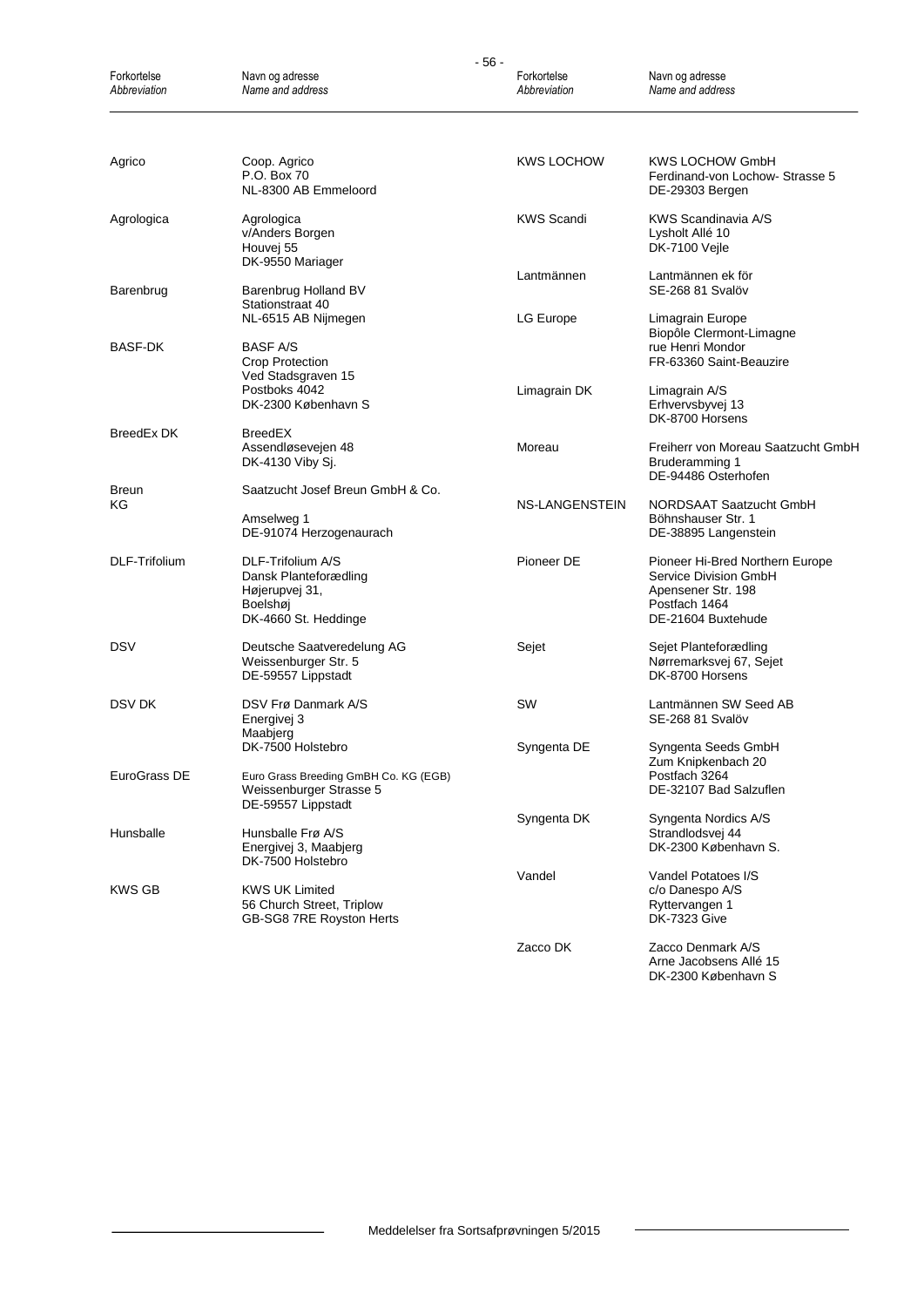**OVERSÆTTELSER** - Translations - Traductions - Übersetzungen

**MEDDELELSER** - Official notices - Annonces officielles - Mittei-lungen

**PLANTENYHEDSBESKYTTELSE** - Plant Breeders' Rights - Protection des obtentions végétales - Sortenschutz

**SORTSLISTEOPTAGELSE** - Addition to the National List - Inscription au catalogue officiel des espèces et variétés – Sortenzulassung

- **I Anmeldelser til plantenyhedsbeskyttelse og/eller optagelse på sortsliste** Applications for protection and/or for addition to the National List Demandes de certificat d'obtentions végétales et/ou d'inscription au catalogue officiel des espèces et variétés -Sortenschutzanträge und/oder Anträge auf Sortenzulassung
- **II Sortsnavne - Variety denominations** Dénominations variétales Sortenbezeichnungen

**1. Anmeldte navneforslag** - Proposed variety denominations - Dénominations variétales proposées - Angabe von Sortenbezeichnungen

**2. Godkendte sortsnavne** - Approved variety denominations - Dénominations variétales acceptées - Anerkennung vorgeschlagener Sortenbezeichnungen **3. Ændring af godkendte sortsnavne** - Changes of approved variety denominations - Modifications apportées aux dénominations variétales acceptées - Änderung anerkannter Sortenbezeichnungen

**4. Godkendelse af ændrede** sortsnavne - Approval of changed variety denominations - Dénominations variétales modifiées acceptées - Anerkennung geänderter Sortenbezeichnungen

- **III Tilbagetrækning af anmeldelser til plantenyhedsbeskyttelse og/eller optagelse på sortsliste** Withdrawal of applications for protection and/or for addition to the National List - Retrait de demandes de certificat d'obtentions végétales et/ou d'inscription au catalogue officiel - Beendigung des Verfahrens zur Erteilung des Sortenschutzes und/oder der Sortenzulassung
- **IV Beslutninger** Decisions Décisions Entscheidungen

**1. Tildeling af plantenyhedsbeskyttelse og/eller optagelse på sortsliste** - Grant of protection and/or addition to the National List - Octroi de la protection et/ou inscription au catalogue officiel - Erteilung des Sortenschutzes und/oder Sortenzulassung

**2. Forlængelse af beskyttelsesperioden og/eller optagelsestiden på** sortsliste - Prolongation of protection and/or listing period - Prolongation de la période de la protection et/ou la durée d'inscription au catalogue officiel - Verlängerung des Sortenschutzes und/oder der Sortenzulassung

**3. Afvisning af anmeldelser til plantenyhedsbeskyttelse og/eller optagelse på sortsliste -** Rejection of applications for protection and/or addition to the National List - Rejet de demandes de certificat d'obtentions végétales et/ou refus de demandes d'inscription au catalogue officiel - Ablehnung von Erteilung des Sortenschutzes und/oder der Sortenzulassung

**V Oplysninger om ny anmelder til plantenyhedsbeskyttelse/sortslisteoptagelse, indehaver af plantenyhedsbeskyttelse, vedligeholder eller repræsentant** - Changes in the person of the applicant, the holder of protection/the maintainer, or of the agent - Modifications dans la personne du demandeur, du titulaire de la protection/du responsable, ou du mandataire - Änderung in der Person des Antragstellers, Sortenschutzin-habers oder Verfahrensvertreters

**VI Ophør af plantenyhedsbeskyttelse og/eller slettelse af sorter på sortsliste** - Termination of protection and/or deletion from the National List - Fin de la protection et/ou variétées radiées du catalogue officiel - Beendigung des Sortenschutzes und/oder der Sortenzulassung **1. På begæring af beskyttelsesindehaver/vedligeholder** - By request of the holder/maintainer - Abandon de la protection du droit d'obtenteur et/ou radiation du catalogue officiel sur demande du responsable - Auf Antrag des Sortenschutzin-habers/Züch-ters **2. Afvisning fra plantenyhedsregistret og/eller sortslisten** - Forfeiture of protection and/or annulment of approval to the National List - Déchéance de la protection et/ou du catalogue officiel - Ablehnung des Sortenschutzes und/oder der Sortenzulassung **3. Udløb af beskyttelsesperioden og/eller optagelsestiden på sortsliste -** Expiry of period of protection and/or approved listing period - Expiration de la période de la protection et/ou d'inscription au catalogue officiel - Auslauf des Sortenschutzes und/oder der Sortenzulassung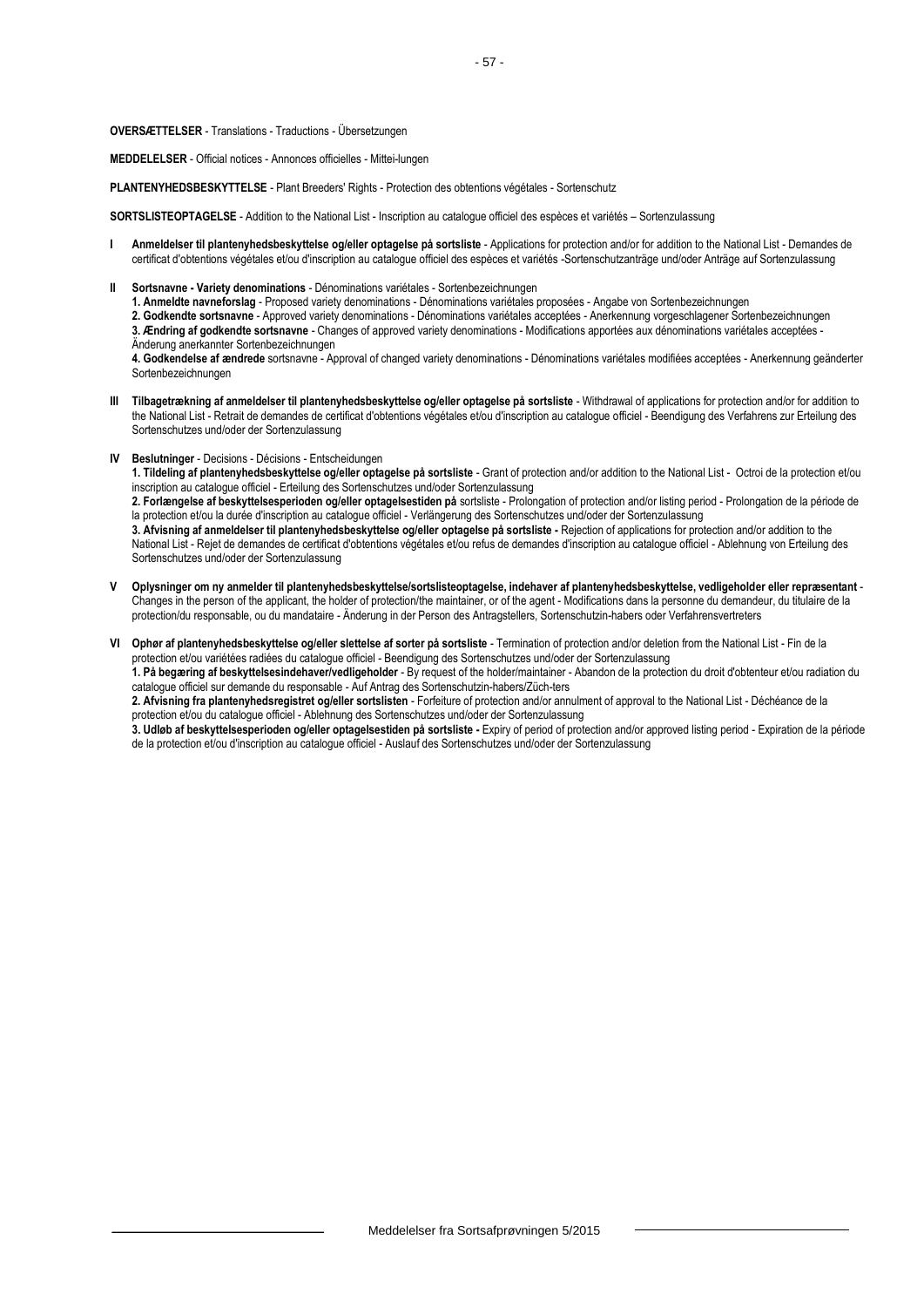- - **ophør** - - Termination - - la fin de la -- Beendigung

- andring - - Change - - la modification -- **andring**<br>
Fodergras -- Fodder grass -- Graminée fourragère **indtil variétie de l'acceptée**<br> **Godkendt sortsnavn**<br> **Approved Variety** Approved Variety acceptée

**nyhedsbeskyttelse** protection Sortenschutzes

**Adresseliste** Address List Liste d'adresse **Anschriftenverzeichnis**<br> **Annelder** Anschriftenverzeichnis Applicant **Anschriftenverzeichnis**<br>
Demandeur Antrag-steller **Anmelder** Applicant Applicant Demandeur **Demandeur Antrag-steller**<br> **Anmeldt under Antrag-steller** Proposed Denomination/ Dénomination proposée/ Vorgeschlage **Beskyttelsesindehaver** Titleholder of PBR<br>
Dato for afvisning<br>
Date of Rejection<br>
Date de l'annulation **Dato for afvisning** Date of Rejection Date de l'annulation Datum der Ablehnung<br> **Datio Fordengelse Date of Rejection** Date de l'annulation Datum der Ablehnung<br>
Date de la prolongation Date de la prolongation Date de l'a

Denomination<br>Titleholder of PBR

**Ny New** New New Nouveau/nouvelle Neu<br> **Optagelsesdato** Date of Addition Date of Neuvelle Date de l'inscription Datu **Optagelsesdato** Date of Addition Date de l'inscription Datum der Eintragung<br> **Plænegræs** Plate de Date of Addition Date de l'inscription Datum der Eintragung<br>
Date de Date de Date de Rasengräser **Plænegræs Amenity grass Graminée à gazon Regional de La Craminée à gazon Regional de La Craminée à gazon Regional Date d'oc-troi Termination of Protection** 

- - la prolongation **-- - - - - - - Verlängerung**<br>- - la fin de la **-- - - - - - - - - - - - - - - Beendigung** protection<br>- - l'inscription - - **optagelse** - - Addition - - l'inscription -- Eintragung - - **slettelse** - - Deletion - - la radiation -- Streichung - - **tilbagetrækning** - - Withdrawal - - du retrait -- Zurücknahme - **udløb** - - Expiry - - Expiration - Auslauf - Auslauf - Auslauf - Auslauf - Expiration - Auslauf - Auslauf - Auslauf - Anderung - Anderung - Anderung - Anderung - Anderung - Anderung - Anderung - Anderung - Anderung - An Fodder grass **Follow Craminée fourragère** Futtergräser<br>
Approval Prolonged **Funding Approbation** prolongée à Sortenzulass **Indehaver af plante-** Titleholder of PBR<br> **Inhaber design by The Contract PER**<br> **Inhaber design by Titulaire de la** Internation<br> **Inhaber design by Titulaire de la Inhaber des Sortenschutzes** 

**Repræsentant** Mandataire **Agent** Agent Agent Mandataire **Mandataire** Vertreter **S.E.S.-afpr.** DUS testing Examen DHS Registerprüfung Sortskode **Sortskode Mariety Code Conception Code des** variétés Sortenkode Sortenkode Code des variétés<br>
Sortsnavne **Sortenbezeichnungen** Variety Denominations **Dénominations** variétales Sortenbezeichnungen **Sortsnavne** Variety Denominations **Dénominations variétales** Sorten<br>
Tidligere **Communisties** Previous **Communisties** Anciens **Anciens** Früher **Tidligere** Previous Previous Anciens Anciens Anciens Früher **Udløbsdato Date of Expiry** Date of Expiry Date de l'expiration **Datum des Auslaufs**<br> **Cataligeholder Date of Expiration** Date of Besponsable du maintien **Date de Latiturgszüchter Date de Latiturgszüchter Vedligeholder** Maintainer Maintainer Responsable du maintien Er-haltungszüchter Maintainer Er-haltungszüchter<br>**1999** Winterform Winter Type Type d'hiver Maintainer Winterform **Vinterform** Winter Type Type d'hiver Winterform **Værdi-afpr.** VCU testing Examen VAT Wertprüfung **Vårform** Spring Type Type Sommerform Spring Type Sommerform Spring Type Sommerform Spring Type Sommerform Spring Type Sommerform Spring Type Sommerform Spring Type Sommerform Spring Type Spring Type Spring Type Spring Typ

**Proposed Denomination/** Dénomination proposée/ Vorgeschlagene Sortenbezeichnung/<br> **Breeder's Reference** Contention **Proposet Contention** Bezeichnung des Züchters **navn/mærke Breeder's Reference** Référence **Référence de l'obtenteur** Bezeichnung des Züchters<br> **Beskyttelsesindehaver** Titleholder of PBR Titulaire **Beskyttelsesindehaver** Annual Execution **Forlænget godkendelse** Approval Prolonged Approbation prolongée à Sortenzulassung verlängert<br> **Approbation prolongée** a Approval Prolonged<br>
Dénomination variétale bis Anerkannte Sortenbezeichnung **Navneforslag** Proposed Denomination Dénomination proposée Vorgeschlagene Sortenbezeichnung **Reg. dato** Date of Protection Date d'oc-troi Date d'oc-troi Datum der Sortenschutzerteilung<br> **Reg. ophører** Communistion of Protection Discover Ein de la protection Beendigung des

Sortenschutzes<br>Vertreter